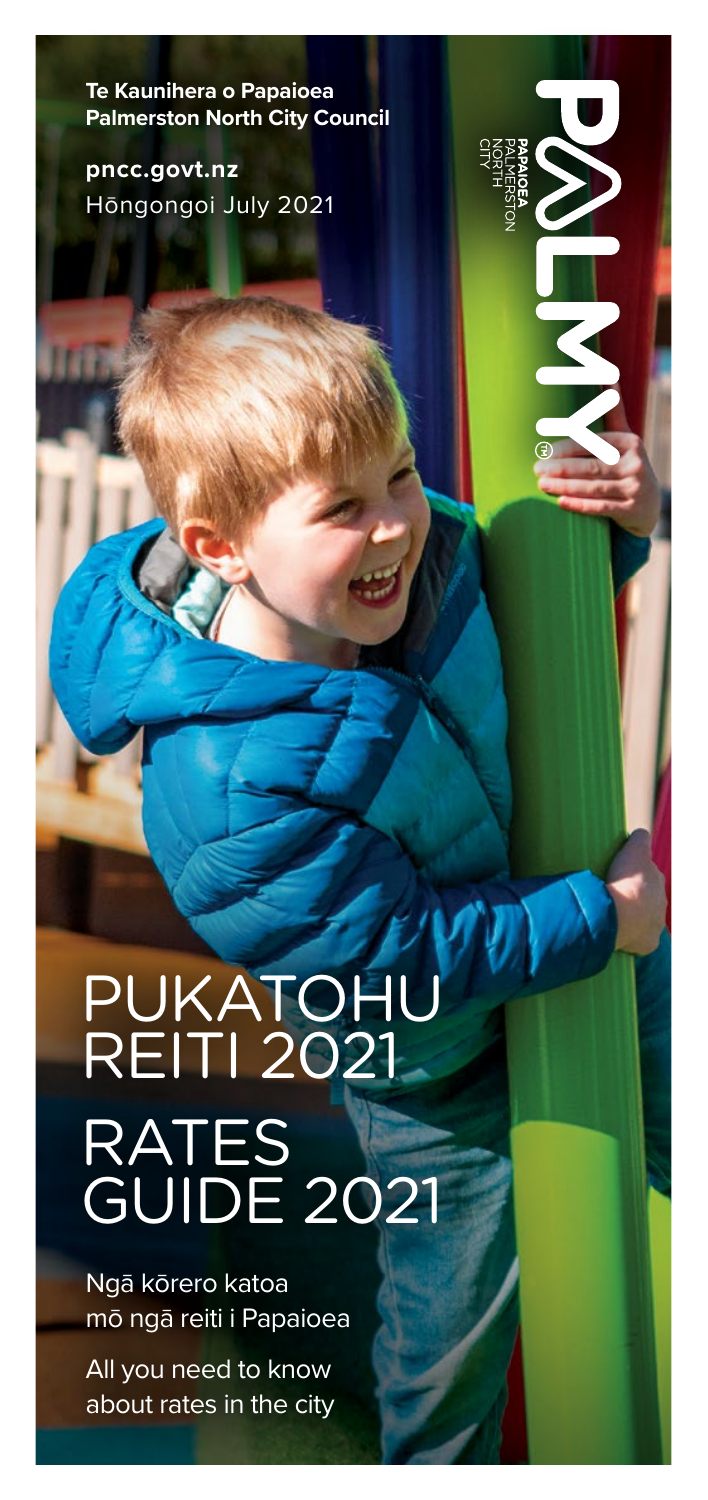# INVESTING IN PALMY

### Kia ora

Our recently adopted 10-Year Plan reflects the ongoing investment in Palmerston North City. Investment in its infrastructure, its environment and its people. Most of the 700 plus submissions we received had an overall consensus around keeping Palmy on the move.

We sought a balance between investing in infrastructure to sustainably manage the city's strong growth, keeping all the day-to-day services going, and ensuring the city continues to support its more vulnerable residents.

The timing of our 10-Year Plan meant we had a unique ambiguity with having to provide for a \$350m investment in a new wastewater treatment programme 'Nature Calls' - needed for a new consent, at the same time as Central Government is considering the Three Waters Reform.

We've chosen to keep investing in the city's assets, services and liveability as opposed to solely preparing for the Nature Calls programme spending by reducing and in some cases stopping services, doing less maintenance and renewals of our infrastructure, pulling back on new projects and having significantly larger rates increases.

A significant part of our investment in sustainable growth has been to increase spending on infrastructure and keeping it up to standard. We've witnessed infrastructure failures in other cities and we're determined to avoid them.

Other major issues addressed in the strategic framework and 10-Year Plan are; climate change, housing supply, capital works, and earthquake-prone buildings.

As we celebrate the city's 150th sesquicentennial anniversary, it's clear Palmerston North is well placed and has an exciting future. We can be proud we've created a Plan that leans into the future and also looks after the present. This is a Plan that meets our city's challenges and unlocks opportunities over the longer term.

Ngā mihi nui,

**Heather Shotter Grant Smith** Chief Executive Mayor



### **OUR VISION**

SMALL CITY BENEFITS – BIG CITY AMBITION

### OUR GOALS

- **AN INNOVATIVE AND GROWING CITY**
- **2** A CREATIVE AND EXCITING CITY
- **3** A CONNECTED AND SAFE COMMUNITY
- **4** AN ECO CITY

**5** A DRIVEN AND ENABLING COUNCIL

### **THIS YEAR WE'RE HOLDING A REPRESENTATION REVIEW.**

A representation review looks at the shape of our Council.

Specifically, it looks at:

- $\triangleright$  The number of councillors
- $\triangleright$  How councillors are elected within Māori and general wards, whether councillors will be elected city-wide or by geographical boundaries, or a mixture of both; how many wards, and how many councillors in each ward?
- $\triangleright$  Should we have community boards, and if so, how many members should they have, and which areas should each cover?

Our current arrangements are: 15 councillors and a mayor, all elected on a city-wide basis (that is, by the electors of the city as a whole), with no community boards.

Check out our website in early August for information on how you can have your say.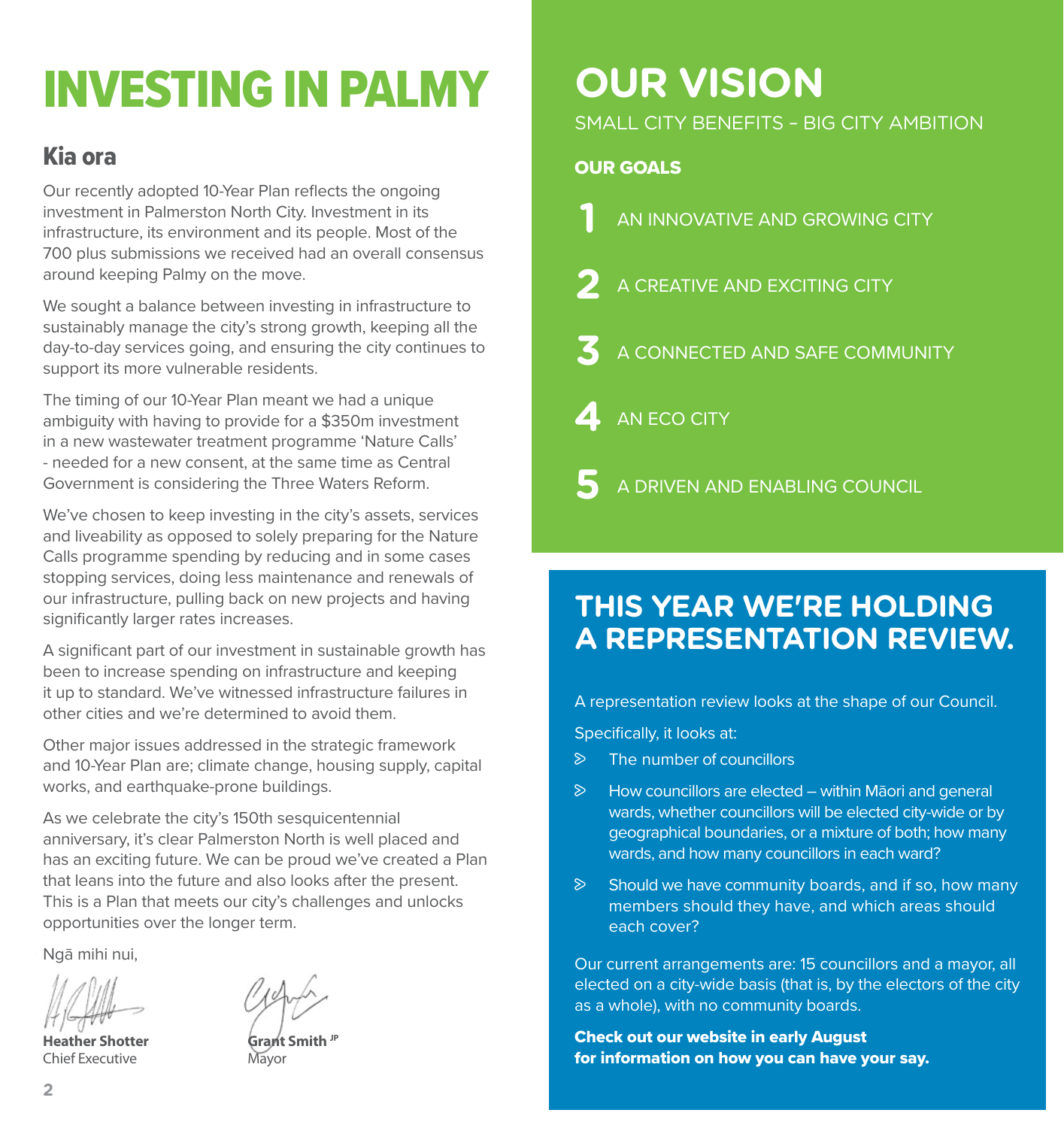### WE'RE AN OPEN BOOK

### 10-YEAR PLAN

Prepared every three years following public consultation, this Plan outlines Council's goals, plans and strategies, and community outcomes. It details why Council does things, what they are expected to cost and how success is measured.

Our 10-Year Plan for the 2021-2031 period was confirmed on 7 July 2021. Council considered over 700 submissions before the Plan was finalised.

### ANNUAL BUDGET/PLAN

This outlines how Council will fund the next 12 months. It is prepared in the two years following the 10-Year Plan.

It updates any changes from our 10-Year Plan expected in the following 12 months (July – June). Following public consultation (usually March/April), the Budget determines how much rates will be. It's available to read on our website, Customer Service Centre and our libraries.

### ANNUAL REPORT

This is Council's report card for the previous 12 months.

It outlines Council activities, level of service, funds spent, and measurements of performance (did we do what we said we would?) This is also audited by Audit New Zealand.

### ASSET MANAGEMENT PLANS (AMPs)

These outline how Council's major infrastructural assets are maintained to high environmental standards and meeting the City's future needs at the lowest possible cost. We have AMPs for roading and parking, stormwater, rubbish and recycling, wastewater, water, and property and recreation facilities. They were updated this year and are prepared every three years.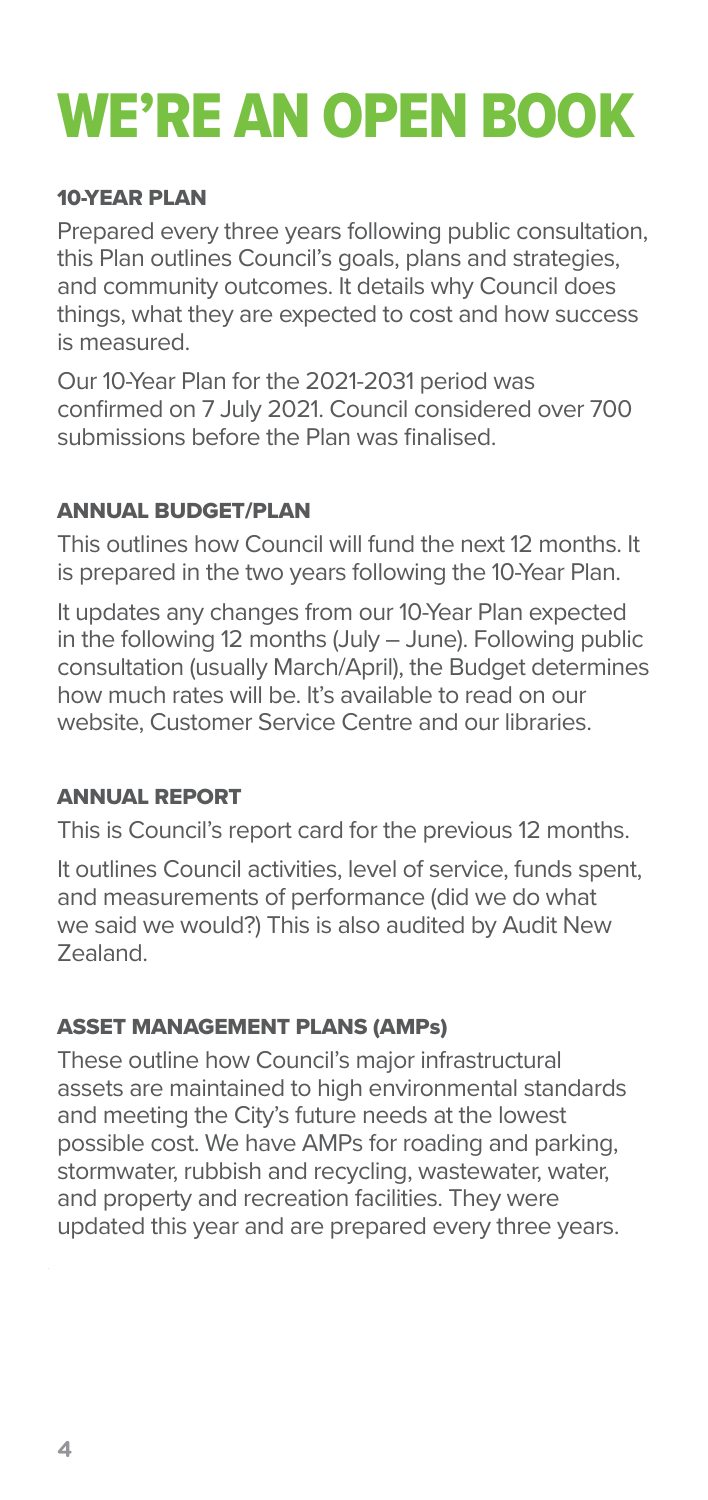### HOW YOUR RATES ARE SPENT





### **Active communities**

Central Energy Trust Arena, reserves, sportsfields, swimming pools, support to recreation groups



### 6.90%

### **Resource recovery**

Kerbside recycling, rubbish and public recycling



### **Transport** Roads, footpaths, shared

pathways, streetlights

**Arts and heritage** Arts, culture and heritage facilities (including Te Manawa, Regent) and support

\$3.53

6.46%



### **Water**

Treatment, storage, distribution



### **Connected communities**

Community centres, Central Energy Trust Wildbase Recovery, public toilets and social housing. Support to community groups, community and commemorative events and social housing



### **Safe communities**

Animal control, civil defence and safer community initiatives



**Wastewater** Collection, treatment and disposal

\$5.69

**How we spend the average residential city ratepayer's rates each week. (based on proposed budget for 2021/22)**

10.41%

\$1.94 3.55%

### **Economic development**

Economic development, international relations, Conference and Function Centre, city marketing, economic events

\$0.33 0.60%

### **City shaping**

City centre, citymaking, place activation

Council has changed the way these activities and budgets are structured since the last 10-Year plan. This means direct comparisons of spending and levels of service cannot be made. Overall, there have been no significant changes in the levels of service Council is providing.



#### **Governance and active citizenship**

Mayor and Councillors, Council meetings, consultation, plans and strategies, iwi relationships



### \$1.74 3.18%

**Stormwater** Flood protection\*

 $\bigcircled{\mathbb{Z}}$ \$1.65 3.00%

**Libraries**

\$4.12

7.54%

City and branch libraries, mobile library, youth space

### **Organisational performance and strategic investments**

Organisational support, Civic Administration Building and strategic investments



Cemeteries and crematorium



**6** PNCC Rates Booklet 2021 **6** PNCC Rates Booklet 2021 **8** *\* Horizons Regional Council is responsible for Manawatū River and Mangaone Stream flood protection* 

**City growth** Building and planning

\$1.57

丽

2.87%

# 2.07%

environs, climate change mitigation and adaption services, housing and future development, urban design



**Eco-City** Environmental sustainability, Manawatū River and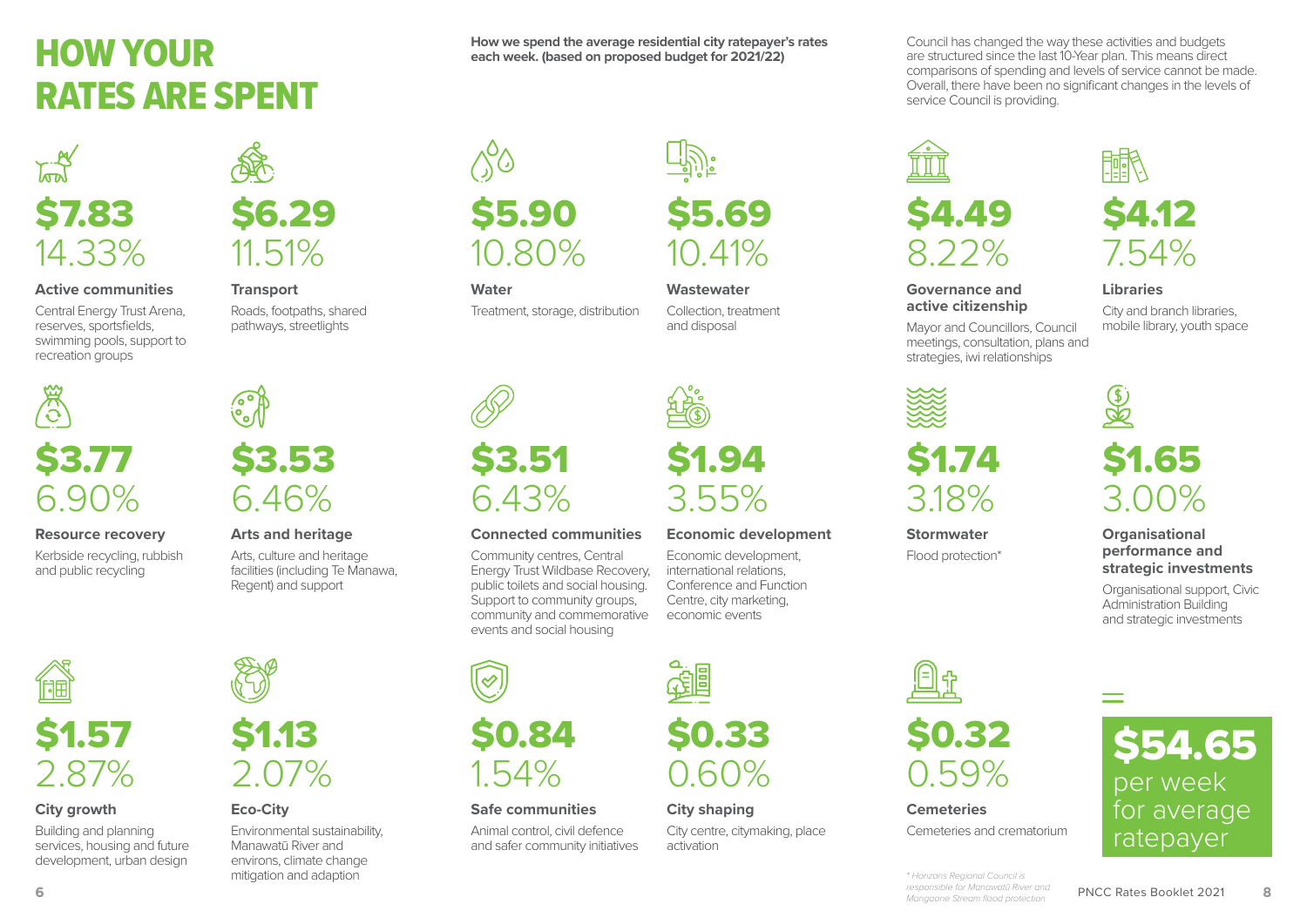### RATES-KEY DATES

|                  | <b>Instalment</b>     | <b>Due Date</b> |
|------------------|-----------------------|-----------------|
| 31<br><b>AUG</b> | 1st Instalment        | 31 Aug 2021     |
| 26<br><b>NOV</b> | 2nd Instalment        | 26 Nov 2021     |
| 25<br>FEB        | 3rd Instalment        | 25 Feb 2022     |
| 27               | <b>4th Instalment</b> | 27 May 2022     |

 $\triangleright$  Please remember to pay your rates on time.

### BECOME PAPERLESS

To receive your rates invoice by email, complete the online form at **pncc.govt.nz/rates** 

### PENALTIES

Any portion of an instalment remaining unpaid after the due date has a penalty charge of 10% added.

Any outstanding rates (including penalties) assessed in previous years and remain outstanding on 1 July 2021, and again on 5 January 2022 will have a penalty charge of 10% added.

## PAYMENT OPTIONS

**We recommend rates are paid by direct debit. Advantages are:**

- $\triangleright$  Make regular payments to suit your weekly budget.
- $\triangleright$  No late fee penalties
- Set and forget

#### Rates Direct Debit



Pay your rates automatically from your bank account, at a frequency of your choice. You can complete a form online on our website, or collect one from our Customer Service Centre.

#### Internet or Phone Banking

One-off payment to our bank account: Westpac 030726-0330770-00 Specify your rates valuation reference number.

#### Bank Automatic Payment



Set up with your bank of a fixed amount, on a regular basis.

#### Credit/Debit Card Online



#### In Person



 $\begin{array}{|c|} \hline \hline \end{array}$ 

EFT-POS, cash or credit card (a fee applies for credit card payments) at our Customer Service Centre. 32 Te Marae o Hine/The Square

### RATES DATABASE NAME SUPPRESSION

As a property owner your name and postal address is made public on Council's rating information database. If you want this information withheld from the public database, you can complete the online form at **pncc.govt.nz/rates** or call us on **(06) 356 8199**.

### GETTING A RATES REBATE

#### **If you're on a low income, you might be eligible for a rates rebate.**

Homeowners (including those in retirement villages) who earned less than \$26,510 in the year ended 31 March 2021, might qualify for a rates rebate of up to \$665. Smaller rebates are also available for incomes over this amount.

Read more about the Rates Rebates Scheme and see if you qualify at **ratesrebates.govt.nz** or call us on **(06) 356 8199**.

### RATES REMISSION

A rates remission reduces a rates bill. This enables us to mitigate the effects of any inequities in our rating system, promote social wellbeing, and help conserve our city's natural, historic and cultural resources.

We have policies that allow us to consider applications for remitting or postponing rates. If you think you have ground for a rates remission, please contact us.

### RATES CALCULATION

General rates are based on land value (LV) using 1 September 2018 values supplied by Quotable Value.

The level of the general rate varies depending on whether the property is used for residential, commercial/industrial, rural or other purposes.

Fixed amounts are charged to each separate unit for water supply, wastewater disposal, kerbside recycling and rubbish and public recycling. Also, a uniform annual general charge (UAGC) of \$500 is made for each property.

Non-residential water users receive separate invoices for their metered supply.

Rates increases for individual properties will vary because of the combined effects of the increases in the fixed amounts for services and the overall increase of 8 per cent in the total rates collected city-wide.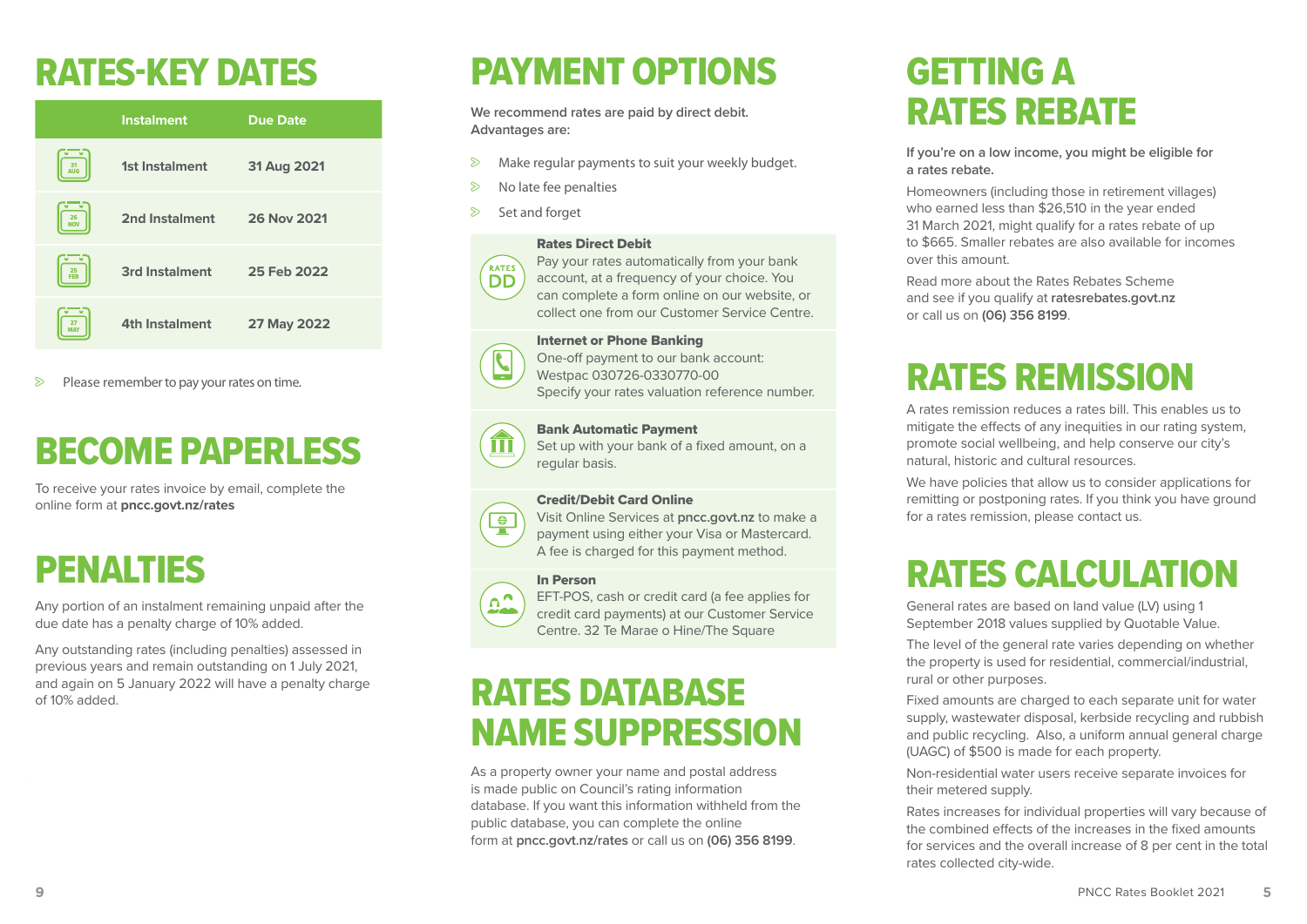#### COUNCIL AGENDAS AND MINUTES

These are available on our website. Anyone is welcome to attend Council or Committee meetings. Meetings are recorded and available to watch live via our website.

If you wish to speak to a Committee or Council outside of a public consultation, you can contact our Democracy and Governance Team on **356 8199** or **governance@pncc.govt.nz** to discuss.

#### PUBLIC CONSULTATIONS

We promote all public consultations through various channels. Keep an eye on our website on the 'Participate Palmy' and Have Your Say pages, and our Facebook page.

#### All of these documents are available on our website: pncc.govt.nz

### **CITY** REVALUATION

**Every three years all properties in Palmy are revalued for rating purposes on behalf of the Council by QV. The latest revaluation will commence shortly and owners will receive revaluation notices in late-November.** 

QV has built-up a comprehensive record for each property over many years of on-going inspections, for building consent work, subdivisions, objections and ownership transfers. Properties will not necessarily be inspected for the revaluation.

Sales information is closely monitored leading-up to the release of new values to ensure the new values reflect the values at valuation date - 1 September 2021.

All property owners can object to the value released at the time of the revaluation. The revaluation notice will specify the period available for objection and who to call if you have queries.

The new values will not affect the rates calculation until July 2022 and at that time the large increase in values that is expected will not necessarily have a large impact on rates. It may impact the rates if the percentage increase for your property is much higher than other properties.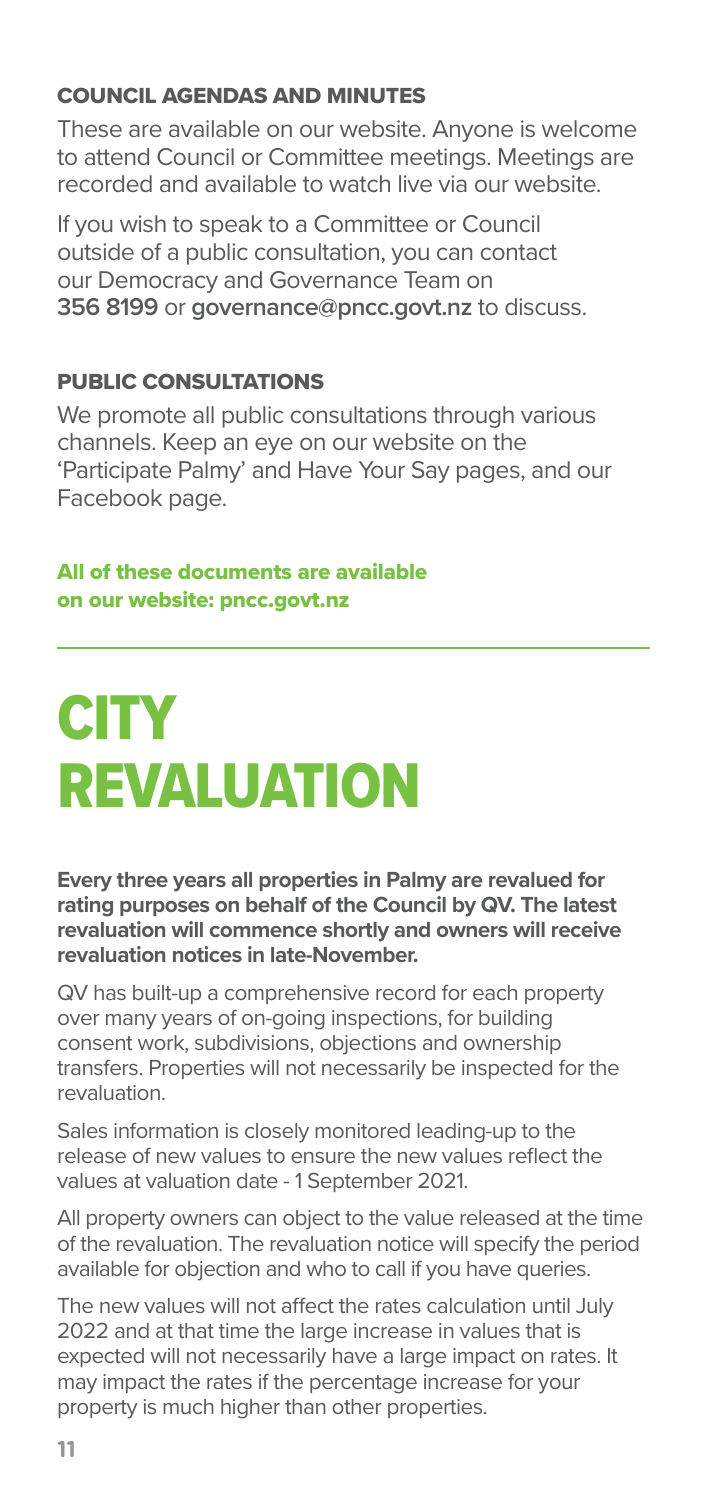### CUSTOMER SERVICES

**Our Customer Contact Centre is the first point of call for enquiries. We operate 24 hours every day of the year. If you have a Council-related query - contact us on (06) 356 8199.** 

#### Online Services

Save time and get your business done online. You can pay your parking tickets, dog registration, rates and other Council services online. Visit **pncc.govt.nz/onlinepayments**

#### Dogs

Our animal management and education officers respond to dog attacks, reports of aggressive dogs and retrieve roaming dogs. If you discover your dog is missing, give us a call, we are here to help.

You can manage your dog registration online by creating a dog owner profile. You can then pay your dog registration, update your dog's details, and re-order tags at your convenience.

Visit **pncc.govt.nz/dogs**

#### Rubbish and Recycling

You can check on our website what day we collect rubbish and recycling in your street, and whether something is recyclable, on our Guru's Guide.

Our collection service operates every weekday except Good Friday and Christmas Day. If your collection day falls on one of these days, we'll pick it up the following Saturday.

Please put your rubbish and recycling out on the kerb by 7.30am on your collection day.

Visit **pncc.govt.nz/rubbishguru**

#### MINISTRY OF HEALTH **MINISTRY OF HEALTH** WATER NOTICE **ANATU HAUO**



# YOUR CITY COUNCIL



Palmerston North City Council is made up of 16 elected members who decide our overall policies and represent your views.









Grant Smith JP Mayor

Aleisha Rutherford JP Deputy Mayor

**Brent** Barrett

Susan **Baty** 









Rachel Bowen

**Zulfigar** Butt<sup>'JP</sup>

Vaughan **Dennison** 

Leonie Hapeta JP

Renee **Dingwall** 



Patrick Handcock ONZM





Lorna Johnson



**Billy** 



**Orphée** 





Mickalad Meehan

Karen **Navlor** 

Bruno **Petrenas**